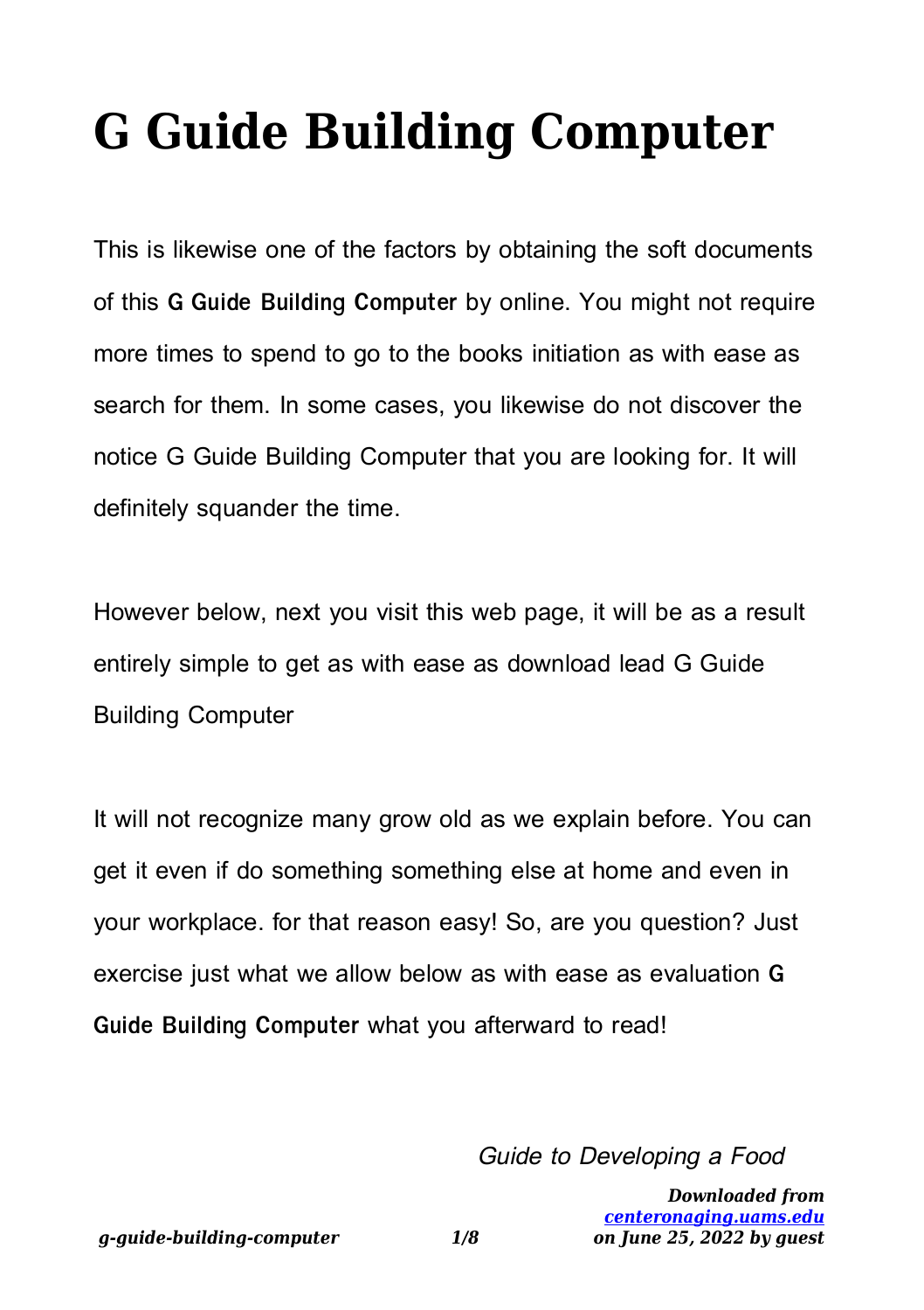Defense Plan for Food …

Guide to Developing a Food Defense Plan for a Food Processing Plant 4 Outside Security 1. What food defense measures does your plant have in place for the exterior of the building? Yes No N/A Are the facility's grounds secured to prevent entry by unauthorized persons (e.g., by locked fence, gate or entry/exit doors, guard service)?

**ANNEXURE B DEPARTMENT OF DEFENCE CLOSING DATE : 06 …**

ENQUIRIES: Specific related enquiries can be directed to Mr M.G. Masala, at Tel No: (012) 355 - 5481 during working

hours. APPLICATIONS: Department of Defence, Defence Materiel Division, Private Bag X 910,Pretoria, 0001 or may be hand delivered to Armscor Building C/O Nossob and Boeing Street, Erasmuskloof, Pretoria.

Building Information Modelling for Asset Management (BIM …

6 1. Introduction 1.1. Overview and Objectives The Building Information Modelling for Asset Management (BIM-AM) Standards and Guidelines is based on the asset templates developed by Electrical & Mechanical Services Department (EMSD), which is a summary of information

> *Downloaded from [centeronaging.uams.edu](http://centeronaging.uams.edu) on June 25, 2022 by guest*

*g-guide-building-computer 2/8*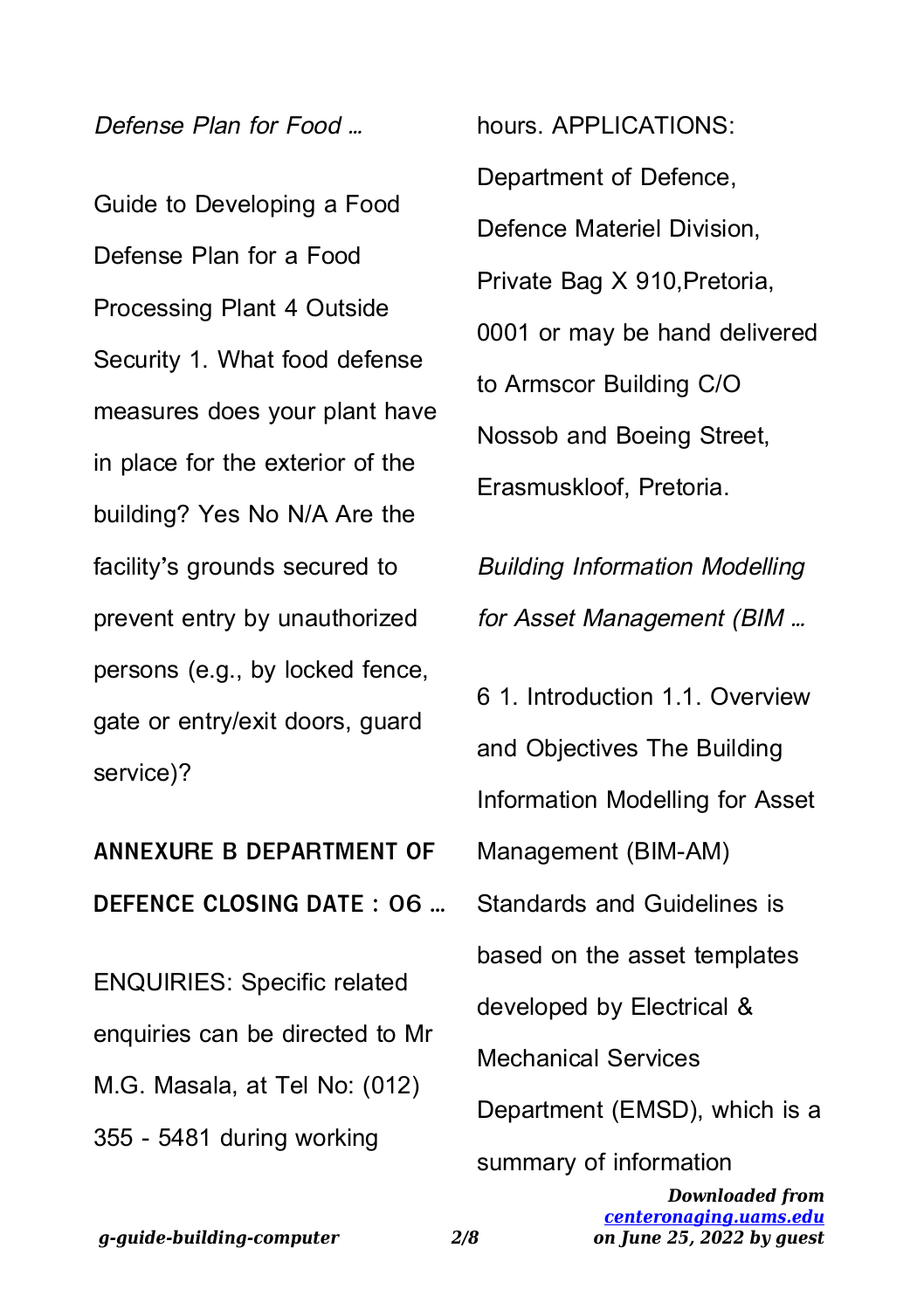requirement for more than 21 types of Electrical & Mechanical (E&M) systems that need …

**APA Referencing Guide - University of Adelaide**

(Habel, 2009) Habel, C. (2009). Academic self-efficacy in ALL: Capacity-building through selfbelief. Journal of Academic Language and Learning, 3(2), A94 …

**How to Benchmark Your Building using PG&E's Building …**

This document is a guide for how to setup the Pacific Gas & Electric Company's (PG&E) Building Benchmarking Portal, ... 3. Once the document is

ready, click Browse to locate the file on your computer and upload, click Next 4. ... (e.g. Shopping Malls, building on an entire street block) 7 1.3 Define and Map a Building

**Guide to Industrial Control Systems (ICS) Security - NIST**

(CPNI)) for allowing portions of the Good Practice Guide on Firewall Deployment for SCADA and Process Control Network to be used in the document as well as ISA for allowing portions of the ISA-62443 Standards to be used in the document. Note to Readers This document is the second revision to NIST SP 800-82, Guide to Industrial Control Systems (ICS)

*Downloaded from [centeronaging.uams.edu](http://centeronaging.uams.edu) on June 25, 2022 by guest*

*g-guide-building-computer 3/8*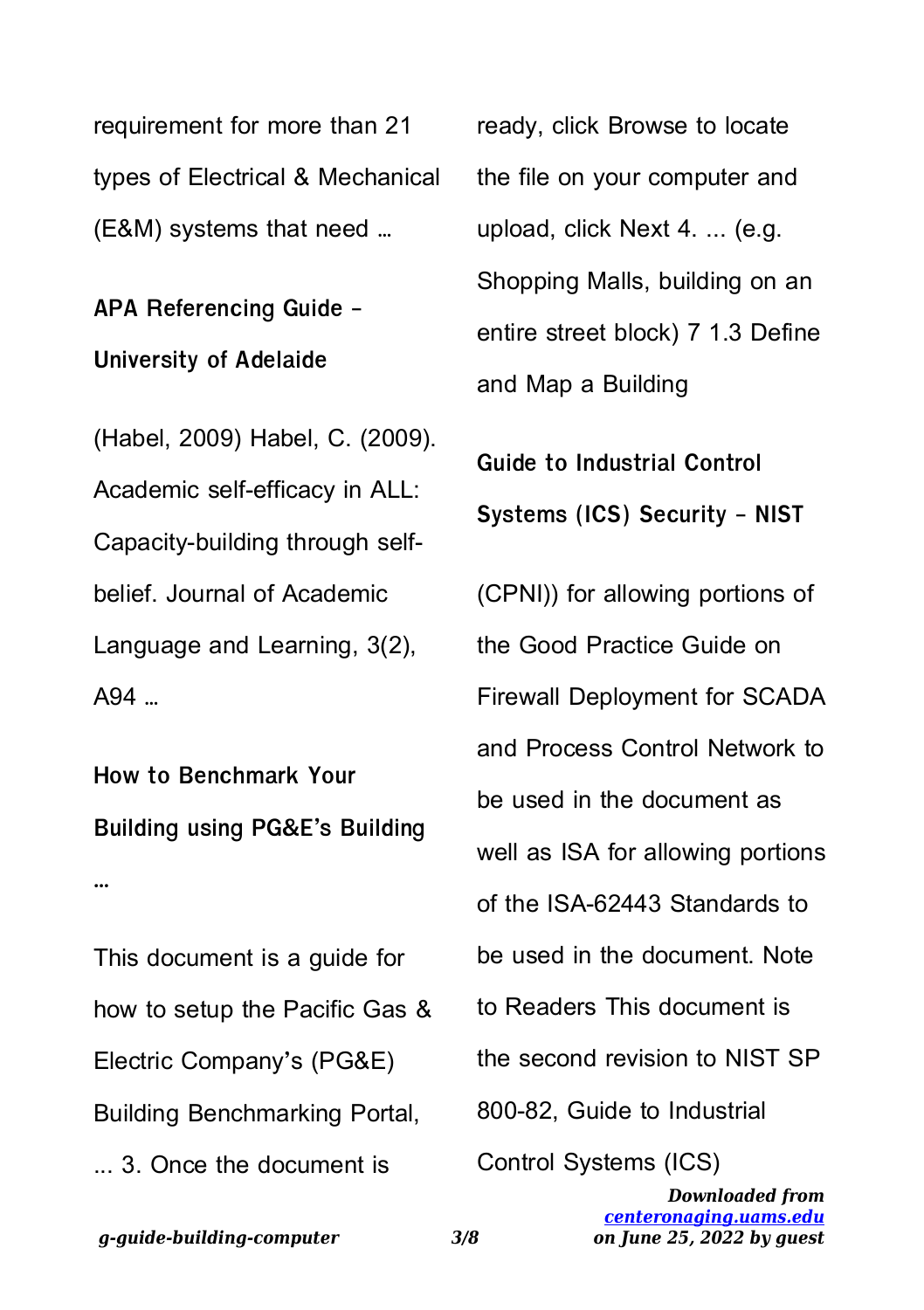Merit System Employment Guide …

Merit System Employment Guide WWW.PERSONNEL ALABAMA GOV Folsom Administrative Building ... (Personal Computer Option) and IT Systems Specialist, Associate (General Option). ... 300 Folsom Administrative Building 64 North Union Street Montgomery, Alabama 36130-4100 Fax: (334) 242-1110

BCA Reference Guide - FEMA

BRV Building Replacement Value (i.e., the cost to replace the building with a functionally equivalent building of the same size, based on the current cost of labor and materials). The BRV is not the same as the current market value of the building. Building A structure that has walls and a roof and is occupied on a regular basis.

After Action Report/Improvement Plan - CDC

[Insert the name of the program (e.g. Fiscal Year 2007 State Homeland Security Grant Program) from which exercise funding originated.] Mission [Insert the appropriate mission areas of the exercise (e.g. Prevent, Protect, Response, and/or Recovery).] Capabilities [Insert a list of the target

> *Downloaded from [centeronaging.uams.edu](http://centeronaging.uams.edu) on June 25, 2022 by guest*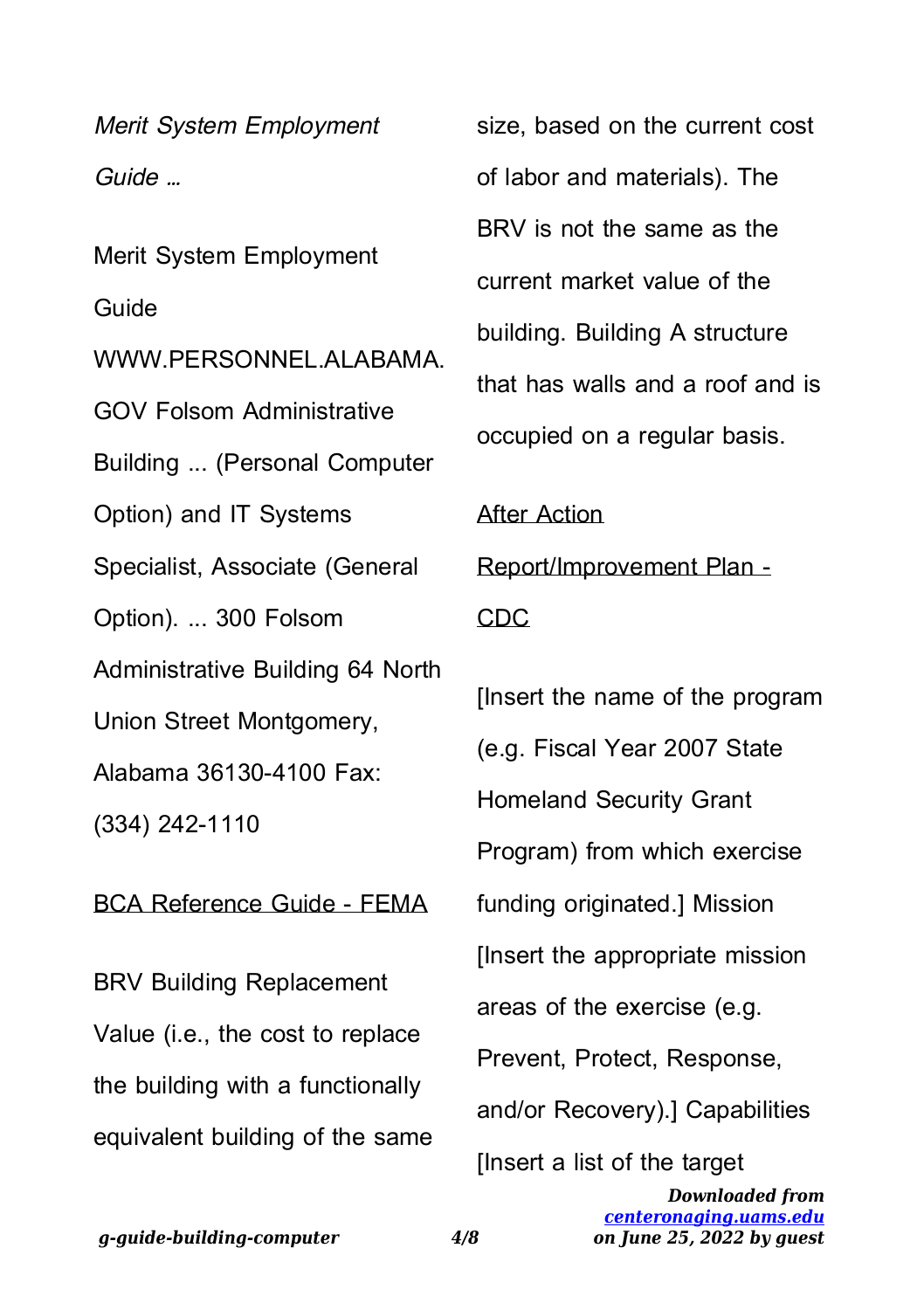*g-guide-building-computer 5/8*

capabilities addressed within the exercise.] Scenario Type

**Advanced Bash-Scripting Guide - Linux Documentation …**

anyone reasonably computer proficient to write programs on an early generation of microcomputers. Decades later, the Bash scripting language enables anyone with a rudimentary knowledge of Linux or UNIX to do the same on modern machines. We now have miniaturized single-board computers with amazing capabilities, such as the Raspberry Pi.

ANNEXURE G DEPARTMENT OF JUSTICE AND …

Competencies; Computer literacy (MS Word, PowerPoint, Outlook, Excel, ... East Tower, Momentum Building, 329 Pretorius Building, Pretoria, 0001 . 31 POST 13/34: OFFICE MANAGER REF NO: 22/81/SA SALARY: R382 245 – R450 255 per annum. The successful candidates will be required to sign a performance agreement.

*Downloaded from [centeronaging.uams.edu](http://centeronaging.uams.edu) on June 25, 2022 by guest* A Quick-Start Toolkit - Employment and Training … » Guide the partners through the steps to develop and register a program » Connect businesses with training providers » Advise partners on sources of funding to support apprenticeships Other partners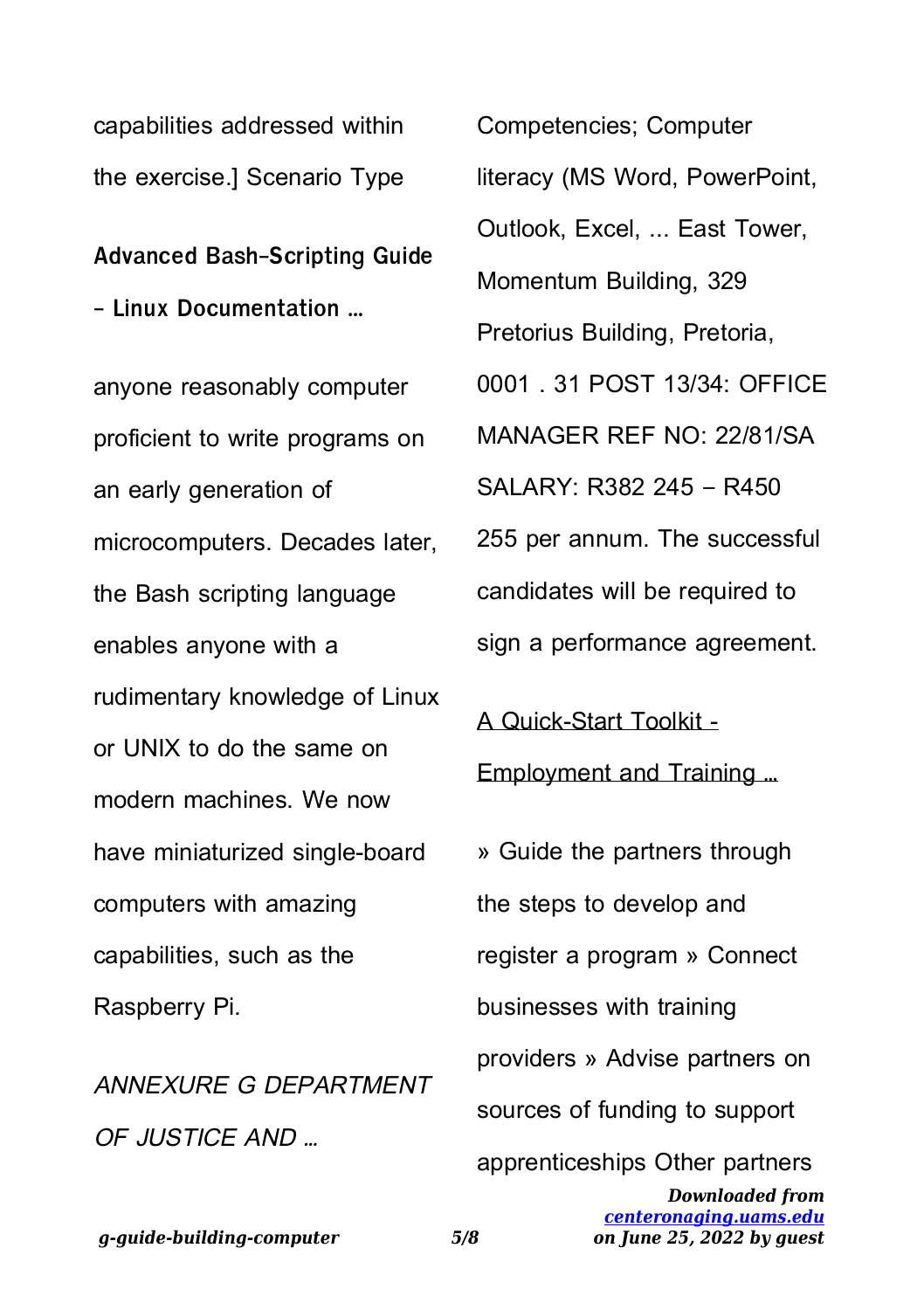play important roles too! For example, economic development organizations can serve as a convener of businesses in the region.

## Site security assessment quide - Zurich Insurance

building, machinery and utilities to operations, equipment and systems. Informational assets are computer systems, processes and confidential business and employee information. The various assessments presented in this guide are designed to help you identify the risks and target vulnerable assets in each category. Potential threats

Debris Estimating Field Guide - FEMA

FEMA DEBRIS ESTIMATING FIELD GUIDE 9 BUILDINGS AND RESIDENCES General Building Formula To estimate the amount of debris generated by a building, multiply the building length, width, and height in feet by a constant of 0.33 to account for the air space in the building, and divide the resulting number by 27 to convert from cubic feet to cubic yards:

Unit Supporting and Concluding 4 Sentences - Cengage

Computer technology will one day eliminate the use of

*g-guide-building-computer 6/8*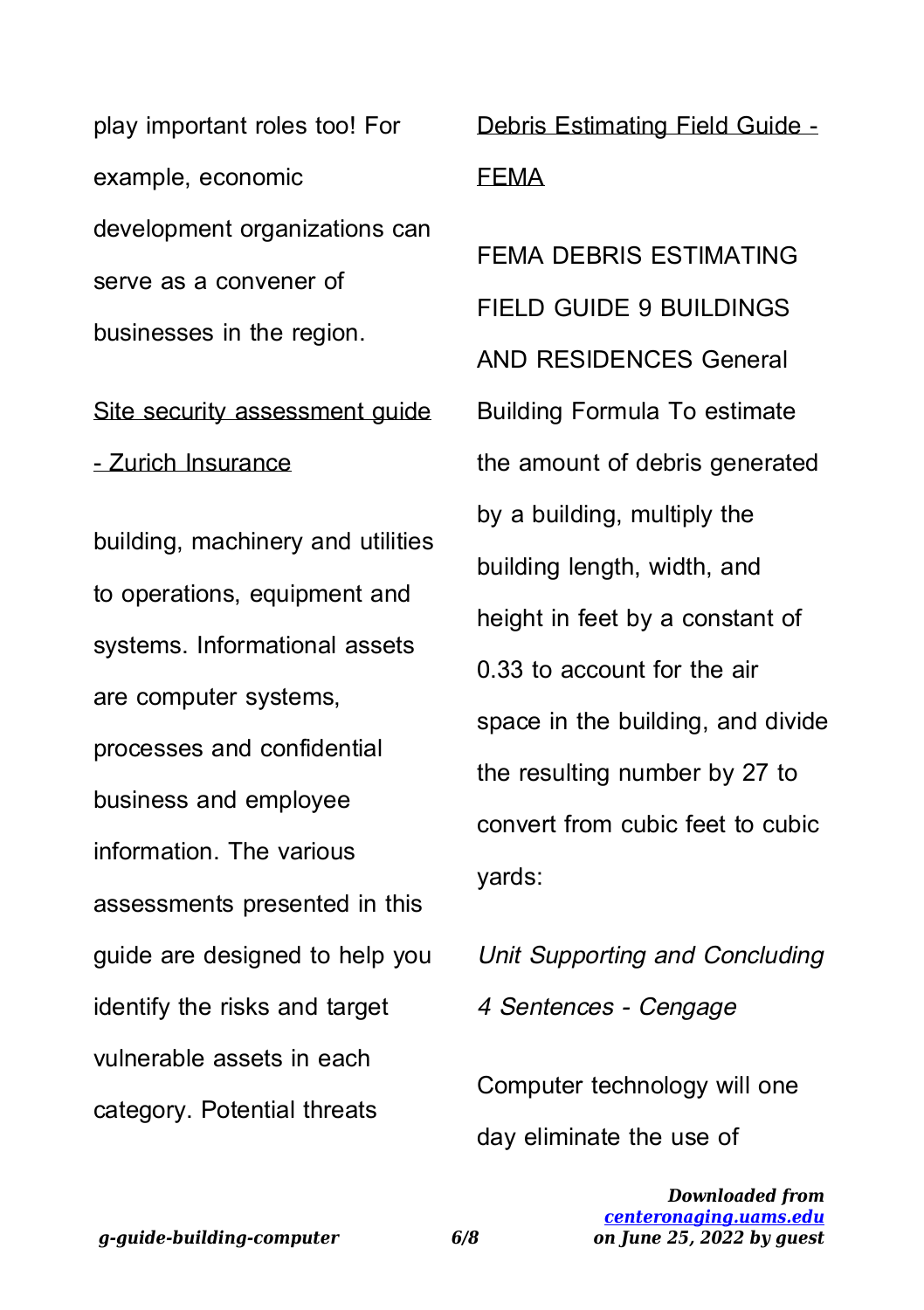libraries. 4. Quebec City is a wonderful place to raise children. 5. I will never forget the day I got married. Building Better Sentences: For further practice with the sentences and paragraphs in this part of the unit, go to Practice 7 on pages 288–289 in Appendix 1.

Spanish Pronunciation: The Complete Guide - One Month …

g ge Usually like the 'g' in except before e or i, where it sounds like the English "h." h hache In general, the h is silent. i i Sounds like the i in machine. Before vowels a, e, and o, it forms a "y" sound. j jota Sounds like an English h sound but a bit stronger. k kah Like

the k in English. l ele Like the l in English

UNIFORMAT II elemental classification for building …

ASTM Uniformat II Classification for Building Elements (E1557-97) Level 1 Major Group Elements Level 2 Group Elements Level 3 ... (ASTM). The fifth NIST report was a recommended quide that focused on techniques that account for uncertainty in project input values and techniques that ... assistance in computer formatting of tables. Thanks are ...

**CCNA Certification Guide - Cisco**

*g-guide-building-computer 7/8*